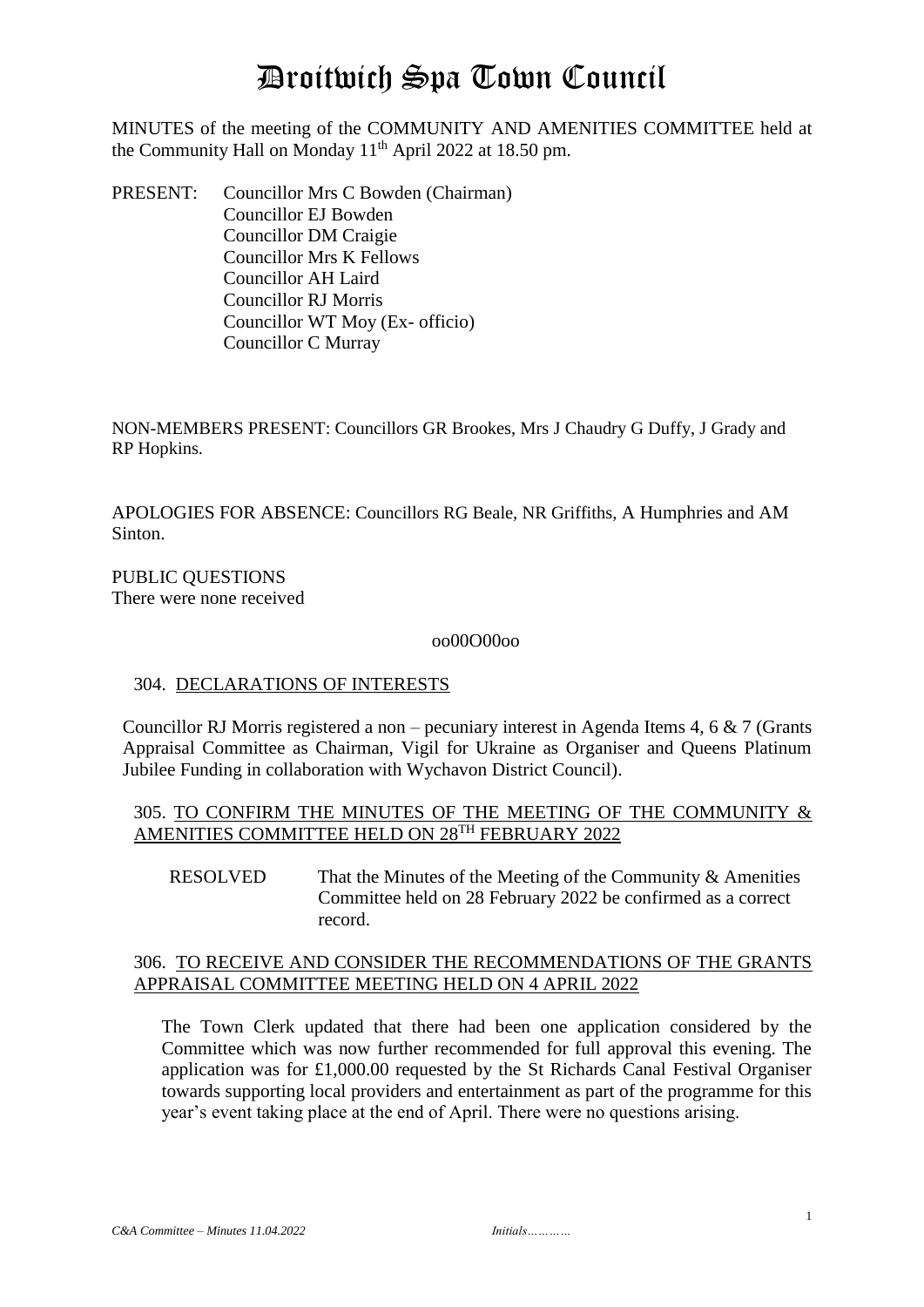## 307. BANDS IN THE PARK PROGRAMME 2022

The Town Clerk updated that the Sunday Band Concerts in Lido Park will run this year from Sunday 15th May – Sunday 4th September *[schedule attached to agenda]*

Councillor WT Moy asked if the power supply and a PA System could be made available this year. The Town Clerk confirmed that access to the power point was now available after a combination pad lock had been fitted. This arrangement and the code will be notified to all participating bands prior to their scheduled performance dates. Bands will be encouraged to use their own PA System for any announcements because the event is not attended by Officers making availability and the provision of Town Council owned equipment difficult to maintain each weekend.

RESOLVED That the information was noted.

## 308. VIGIL FOR UKRAINE 2022

Vigil for Ukraine – Saturday  $2<sup>nd</sup>$  April 2022- To confirm that the vigil took place in Lido Park at the band stand and was well attended from the Community. Councillor RJ Morris, Councillor WT Moy - Mayor and Reverend Nigel Byard (representing Churches Together in Droitwich Spa) all presided, together with guest speakers representing the Ukrainian Community and Citizens. Appreciation is expressed to all those who contributed and took part. The following press/media release extract has been circulated and the online link is widely available through Wychavon District Council to help support the charitable fund raising campaign and humanitarian relief effort *[for information]*

Councillor RJ Morris thanked the Mayor, the Reverend Nigel Byard – Churches Together in Droitwich Spa, Councillor GR Brookes and Officers for helping to make the event a success. Councillor WT Moy expressed appreciation to Councillor Morris on behalf of the Town Council for organising the Vigil and support for Ukraine and its Community.

## RESOLVED That the information was noted.

## 309. QUEEN'S PLATINUM JUBILEE CELEBRATIONS - WDC COMMUNITY FUNDING OPPORTUNIES

Queens Platinum Jubilee Community Funding Opportunities through collaboration with Wychavon District Council. To note the following press and media release which outlines the funding opportunity and application process. The additional referenced Crowd Funding information has previously been circulated. As at 14th April 2022 ten Community Group applications have been received so far for funding support *[for information].*

Community Funding Opportunities for the Queens Platinum Jubilee Celebrations in June 2022 On behalf of Wychavon District Council and Droitwich Spa Town Council, Councillor WT Moy – Mayor of Droitwich Spa is pleased to announce approval of financial support towards the Community – Queens Platinum Jubilee Celebrations taking place in June 2022. Droitwich Spa has been awarded £2454.00 towards supporting local community groups and organisations with their Queens Platinum Jubilee celebrations including any planned Street Parties. The funding requests will be administered on a first received basis and those interested are kindly asked to contact the Town Clerks Office at Droitwich Spa Town Council [\(www.droitwichspa.gov.uk](http://www.droitwichspa.gov.uk/) and 1905 774258) to register a request. Brief details of the planned celebration event including a costing breakdown will be required to support consideration of available funding.

Additional support is available through Crowdfunding as outlined below,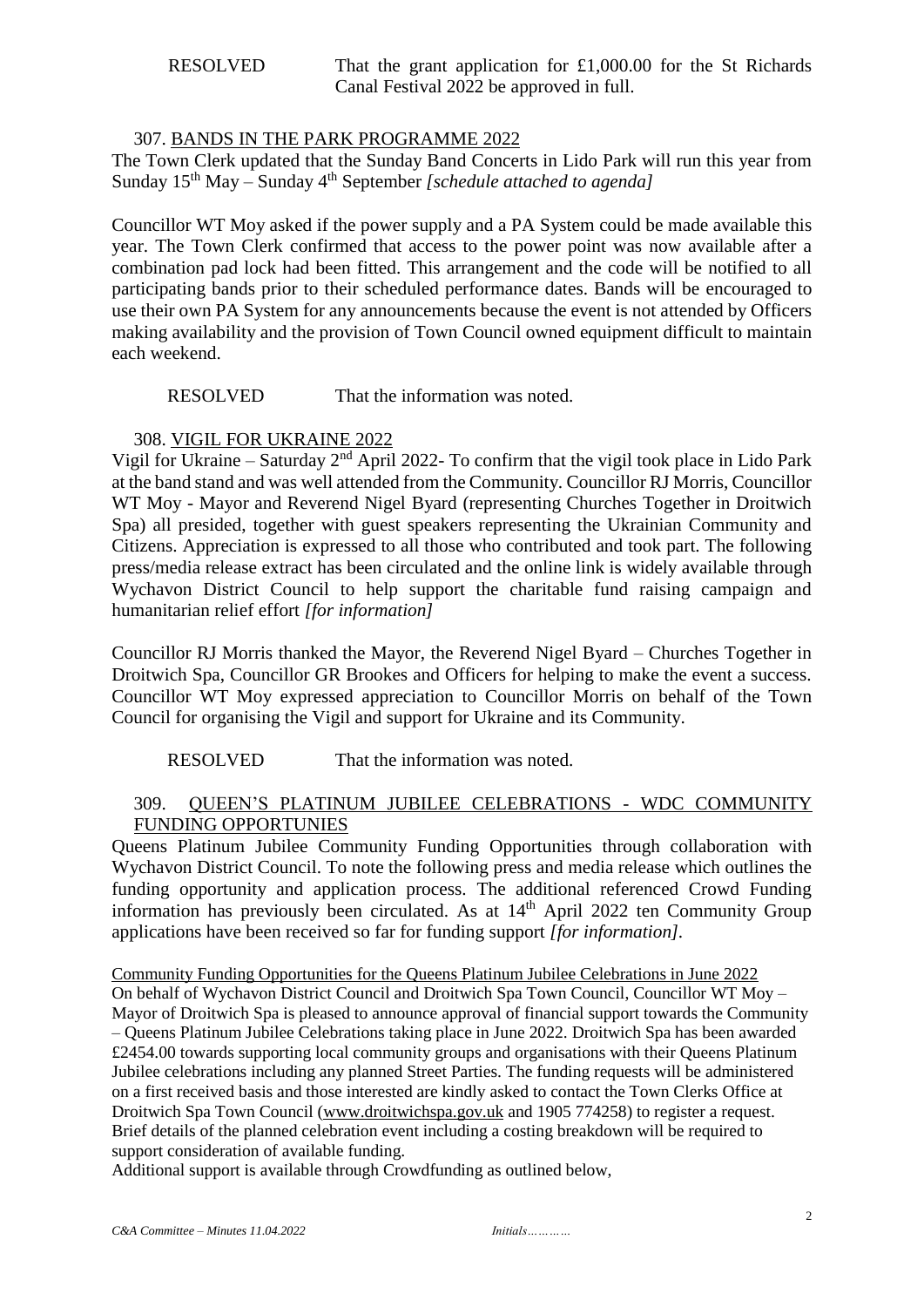Please find attached a Platinum Jubilee Crowdfunding Guide that Spacehive have produced. It offers a step-by-step guide to help groups raise money for their Jubilee event through crowdfunding.

Councillor WT Moy- Mayor Droitwich Spa Town Council 31 March 2022

RESOLVED That the information was noted.

#### 310. <u>PLATINUM JUBILEE CELEBRATIONS- 4TH JUNE 2022 COMMUNITY EVENT</u>

The preliminary entertainment programme is anticipated any time from Mrs Jenny Smith at Curiosity Productions who is commissioned to help coordinate the Community Event on Saturday 4<sup>th</sup> June 2022. The draft will be circulated to Members as soon as it is received. Full event details including a press/media statement, final timings and a location plan will be publicised after Easter and later in April. A Community Reach - Out Campaign is currently in place to encourage contributions and an invitation to local community groups & organisations to participate *[for information]*

RESOLVED That the information was noted.

#### 311. PLATINUM JUBILEE BEACON- 2<sup>ND</sup> JUNE 2022

Full publicity for the illuminated Beacon as part of the Nationwide Network on Thursday 2<sup>nd</sup> June 2022 for the Queens Platinum Jubilee arrangements & timings will follow in May. The headline programme details are that the Beacon will be illuminated at 9.45 pm in Dodderhill Church Yard overlooking the Town Centre. The accompaniments will announcements by the Town Crier, a band performance by the 2516 Droitwich Squadron ATC, also marking their Branch 50 year anniversary and a Piper provided for by the Royal British Legion - Droitwich Spa Branch *[for information].*

RESOLVED That the information was noted

#### 312. PLATINUM JUBILEE PLANTING 2022

To confirm the following arrangements that are in course as component features for the Queens Platinum Jubilee Celebrations in June. These aspects support the Queens Green Canopy initiative which is a key attribute of the anniversary *[for information].*

(a) Municipal Planting Theme- Red, White & Blue colours throughout the Town Centre from later May.

(b) High Street entrance from Worcester Road (Queen Street aspect) new stone trough planters on 9 metre verge line area. Collaborative project between DSTC, WDC and WCC Highways. Funding support from WDC "Welcome Back Fund". Same red, white and blue planting theme and to be adopted by DSTC in forthcoming years.

(c) Salt Barrow Market – similar stone trough planters to option (b) above. Collaborative project between DSTC and WDC with funding support from WDC "Welcome Back Fund". (d) Static Floral displays in the areas of Gurneys Lane, St Andrews Shopping Centre and the Heritage Centre coordinated by WDC through the "Welcome Back Fund". The display for the Heritage Centre is a Roman Legionnaires helmet sculpture made from flowers.

(e) Queens Green Canopy Centre Piece Ornamental Tree. This replica tree is commissioned as part of the June 4th Community Event and will be displayed at the St Richards House Garden on the day and thereafter as part of the Museum Collection .The exhibit is interactive in that the Artist is encouraging people to create legacy messages on leaves made from painted recycled tin cans . A Schools and Community workshop is planned for later in April or May.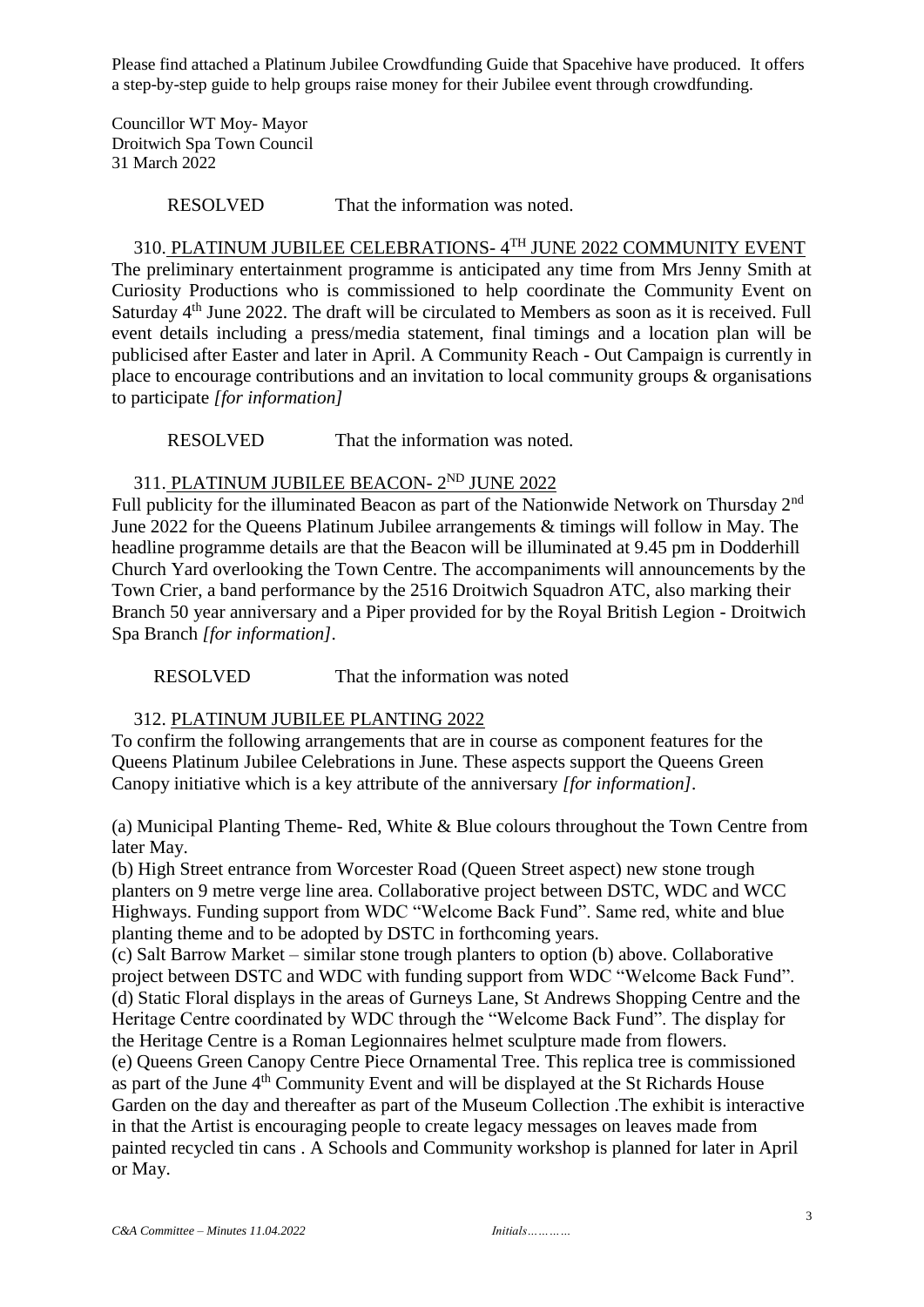(f) As previously updated a new ornamental planting raised flower bed, two new trees and commemorative signage to mark the occasion of the Jubilee Year at Spring Meadow / Door Step Green. This project is collaborative with WCC and part funded by Divisional Funding provided through Councillor Gr Brookes.

(g) Worcestershire County Councillor Tony Miller (Ombersley Division) and Cabinet Member with responsibility for the environment has kindly gifted a Holm Oak Tree sapling to the Town Council for the occasion of the Platinum Jubilee. This is part of a wider gesture whereby a tree has been provided by Councillor Miller for each of his Parishes. The Holm Oak is a strong and evergreen variety which can grow very large and can reach a lifespan towards 1000 years. The location of Copcut Park adjacent to the pond and the woodland walk has been suggested for planting with an accompanying commemorative sign to be in place. Arrangements will be taken forward for June and Councillor Brookes is currently taking care of the sapling ready for planting. Appreciation is expressed to Councillor Miller for providing the tree and his support to the Town Council.

RESOLVED That the information was noted.

#### 313. WYCHAVON PARISH GAMES ASSOCIATION

Wychavon Parish Games Association Newsletter - To receive and note the newsletter correspondence received on 5<sup>th</sup> March 2022 from Sue Collins – Secretary. Letter attached with agenda papers *[for information]*

The Chairman commented that the Parish Games looked to be an interesting suggestion. Councillor RJ Morris agreed and mentioned that it would be possibly something of interest for wider Community Groups involvement.

RESOLVED That the information was noted.

## 314. SALVATION ARMY BAND- GOOD FRIDAY 15TH APRIL 2022

Salvation Army Band – Good Friday  $15<sup>th</sup>$  April 2022. To confirm that the Salvation Army Band have notified that they will be playing on Victoria Square on Good Friday from around 11 .00am . It has been updated that there will be no Churches Together Service at Victoria Square this year, only the Band playing *[for information].*

RESOLVED That the information was noted.

## 315. COMMUNITY PUBLIC ACCESS DEFIBRILLATORS (CPAD'S)

Community Public Access Defibrillators (CPAD's) – To advise that a request has been received through email dated 17 February 2022 by the Town Council from Mr Peter Richards. The enquiry requests consideration in principle towards whether the Town Council will adopt the current provision of approximately 50 operational CPAD's throughout Droitwich Spa. Pursuant to minute reference 271 of the Community & Amenities Committee meeting held on 28 February 2022 further information has been provided through the Town Councils insurer and Mr Richards.

The annual cost of maintaining 5 prime Town Centre location CPAD's is estimated to be approximately £300 to cover replacement consumables (pads and batteries) , servicing and maintaining a rescue ready status. Insurance cover is for general asset acquisition purposes and estimated at approximately £30 to £50 per unit per annum. There is no liability risk attached to the equipment for the reason that emergency use only arises when a casualty is already deceased. A working AED provides the chance that life can be restored without any guarantee of this because time is very much of the essence. A commitment in principle has been relayed